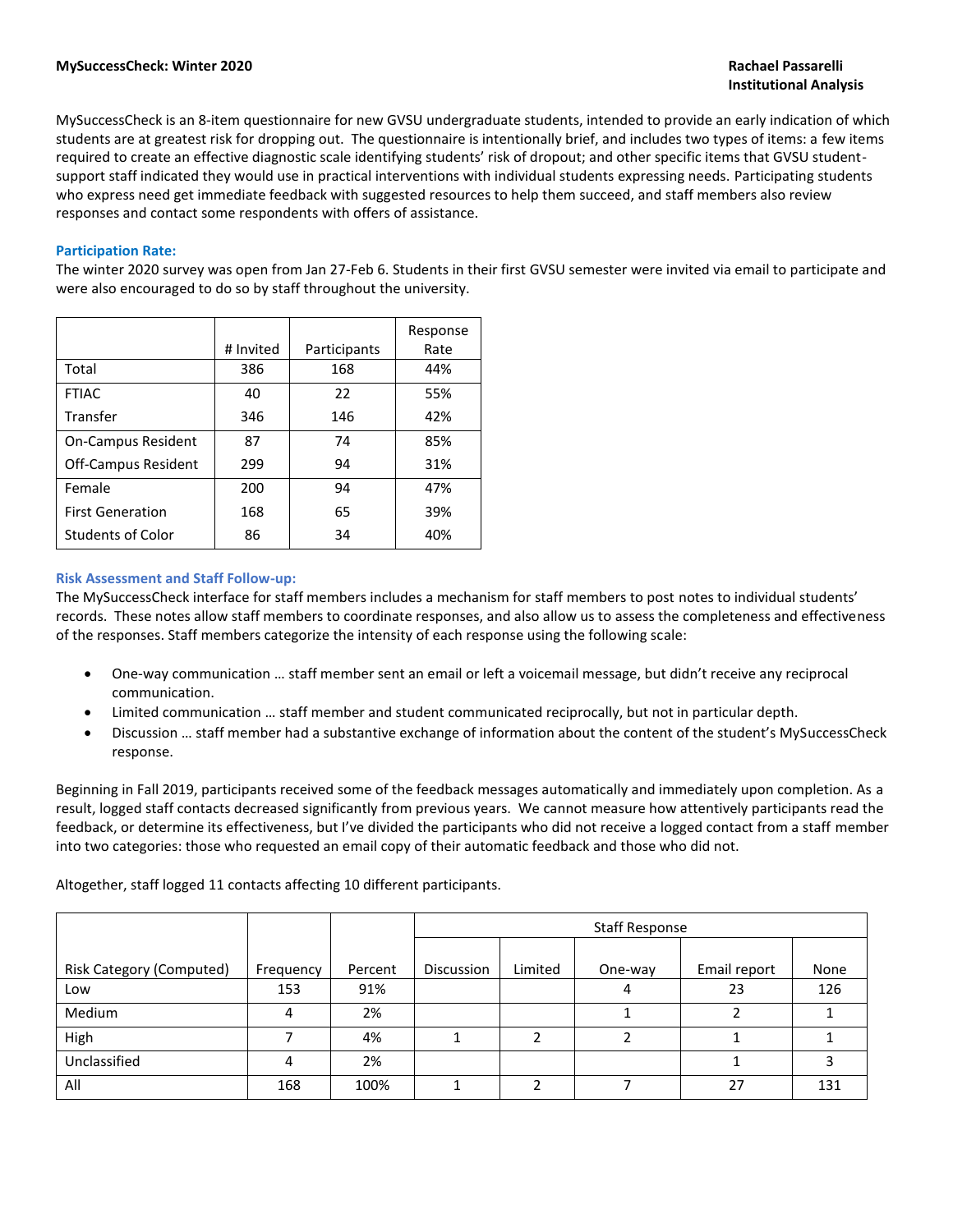#### **Survey Item Breakdown:**

|                            |           |         | Staff Response (row sums to 100%) |         |         |              |      |  |
|----------------------------|-----------|---------|-----------------------------------|---------|---------|--------------|------|--|
|                            | Frequency | Percent | Discussion                        | Limited | One-way | Email report | None |  |
| Agree Strongly             | 62        | 37%     |                                   |         | 2%      | 13%          | 85%  |  |
| Agree                      | 64        | 39%     | 2%                                |         | 5%      | 20%          | 73%  |  |
| Neither Agree nor Disagree | 23        | 14%     |                                   | 4%      | 9%      | 4%           | 83%  |  |
| <b>Disagree</b>            | 16        | 10%     |                                   | 6%      | 6%      | 25%          | 63%  |  |
| Disagree Strongly          |           | 1%      |                                   |         |         |              | 100% |  |
| All                        | 166       | 100%    | 1%                                | 1%      | 4%      | 16%          | 78%  |  |

## **I plan to continue at GVSU next year**

|                            |           |         | Staff Response (row sums to 100%) |         |         |              |      |  |  |
|----------------------------|-----------|---------|-----------------------------------|---------|---------|--------------|------|--|--|
|                            | Frequency | Percent | <b>Discussion</b>                 | Limited | One-way | Email report | None |  |  |
| Agree Strongly             | 109       | 66%     |                                   |         | 2%      | 17%          | 82%  |  |  |
| Agree                      | 52        | 31%     |                                   | 4%      | 6%      | 13%          | 77%  |  |  |
| Neither Agree nor Disagree |           | 2%      | 25%                               |         | 50%     | 25%          |      |  |  |
| <b>Disagree</b>            |           | 1%      |                                   |         |         | 100%         |      |  |  |
| All                        | 166       | 100%    | 1%                                | 1%      | 4%      | 16%          | 78%  |  |  |

## **I feel like I belong at GVSU**

|                            |           |         |            | Staff Response (row sums to 100%) |         |              |      |  |  |
|----------------------------|-----------|---------|------------|-----------------------------------|---------|--------------|------|--|--|
|                            | Frequency | Percent | Discussion | Limited                           | One-way | Email report | None |  |  |
| Agree Strongly             | 47        | 28%     |            |                                   |         | 21%          | 79%  |  |  |
| Agree                      | 84        | 50%     |            | 1%                                | 1%      | 14%          | 83%  |  |  |
| Neither Agree nor Disagree | 31        | 18%     |            | 3%                                | 10%     | 16%          | 71%  |  |  |
| <b>Disagree</b>            | 6         | 4%      | 17%        |                                   | 50%     |              | 33%  |  |  |
| All                        | 168       | 100%    | 1%         | 1%                                | 4%      | 16%          | 78%  |  |  |

### **How many of your scheduled classes have you missed?**

|              |           |         | Staff Response (row sums to 100%) |         |         |              |      |  |  |
|--------------|-----------|---------|-----------------------------------|---------|---------|--------------|------|--|--|
|              | Frequency | Percent | Discussion                        | Limited | One-way | Email report | None |  |  |
| None of them | 99        | 60%     |                                   |         | 1%      | 15%          | 84%  |  |  |
| One          | 38        | 23%     | 3%                                |         | 8%      | 24%          | 66%  |  |  |
| Two          | 19        | 11%     |                                   |         |         | 5%           | 95%  |  |  |
| $3$ to 5     | 5         | 3%      |                                   |         | 20%     | 20%          | 60%  |  |  |
| 6 or More    | 2         | 1%      |                                   | 50%     |         |              | 50%  |  |  |
| Don't Know   | 3         | 2%      |                                   | 33%     | 67%     |              |      |  |  |
| All          | 166       | 100%    | 1%                                | 1%      | 4%      | 16%          | 78%  |  |  |

### **Do you still need to purchase textbooks for any of your classes this semester?**

|     |           |         |            | Staff Response (row sums to 100%) |         |              |      |  |  |
|-----|-----------|---------|------------|-----------------------------------|---------|--------------|------|--|--|
|     | Frequency | Percent | Discussion | Limited                           | One-wav | Email report | None |  |  |
| No  | 146       | 88%     | 1%         |                                   | 4%      | 16%          | 79%  |  |  |
| Yes | 20        | 12%     |            | 10%                               | 5%      | 15%          | 70%  |  |  |
| All | 166       | 100%    | 1%         | 1%                                | 4%      | 16%          | 78%  |  |  |